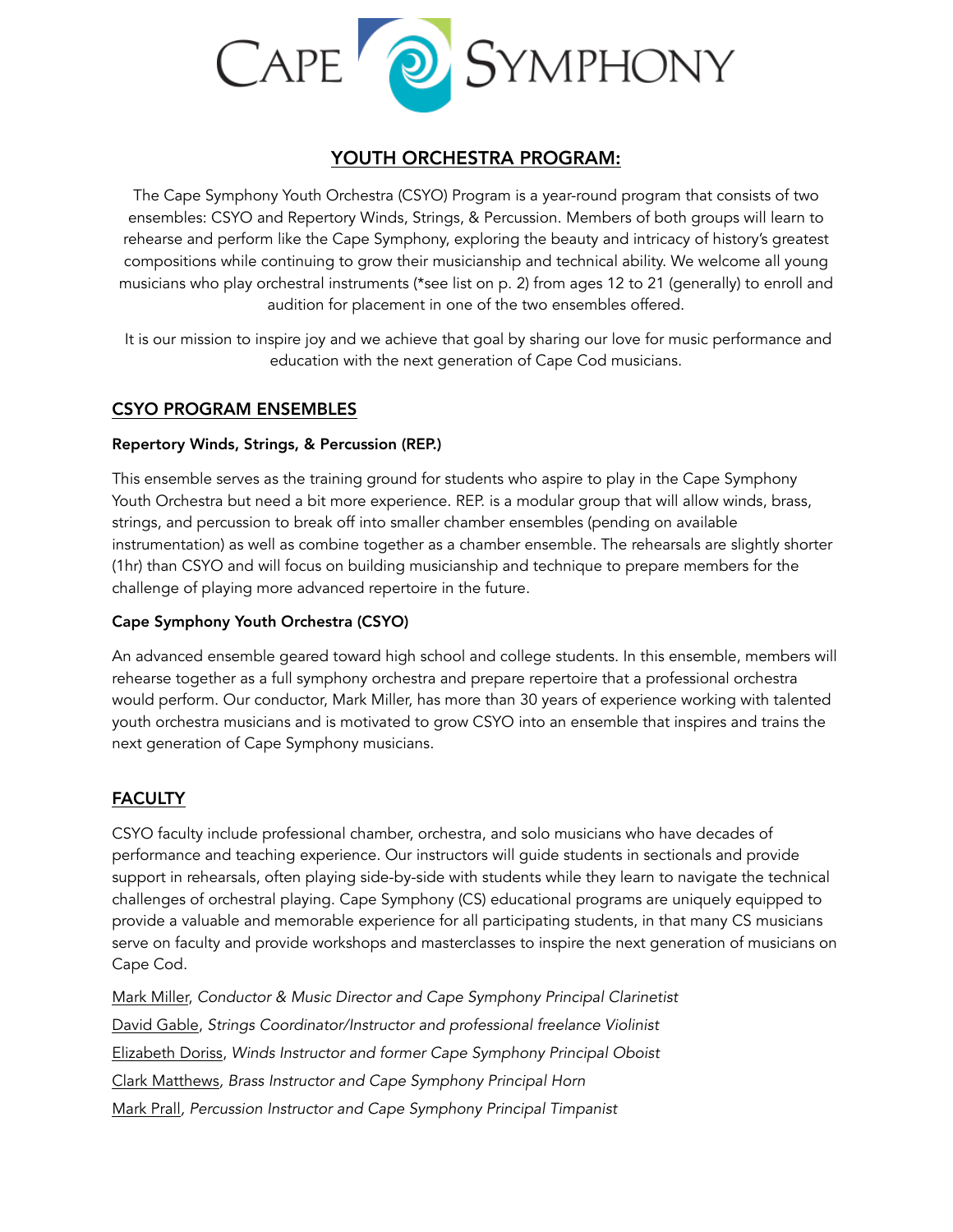# **SCHEDULE**

See master schedule for specific dates/locations of rehearsals Rehearsals are generally located at Cape Cod Community College (Tillman Hall area) *\*One rehearsal per month at Falmouth Campus to combine with members from Martha's Vineyard* 

CSYO: Saturdays, 11AM-1:15PM

Repertory Winds, Strings, & Percussion (REP.): Saturdays, 10AM-11:00AM\*

\*REP. will meet from 11AM-1PM on Falmouth Rehearsal days

#### Concerts:

January 22nd, 2022; 1PM @ Heritage Gardens & Museum in Sandwich (Auto Museum)

May 21st, 2022; 2PM @ Falmouth Academy

# ELEGIBLE INSTRUMENTS:

**Strings** 

Violin, Viola, Cello, Bass, Harp

#### Winds/Brass

Flute, Clarinet, Oboe, Bassoon, Trumpet, Trombone, Horn, and Tuba

#### Percussion

CSYO- Must audition on Timpani, Snare Drum, and Mallets

# MID-SEASON SPRING 2022 VIDEO AUDITIONS

Students interested in joining CSYO or REP mid-season, must submit an audition video (or provide teacher recommendation) before February 4th, 2022. Students may use SE District audition requirements or choose a solo that best demonstrates their ability.

# PLACEMENT AUDITIONS FOR 2022|23 SEASON:

\*Current CSYO members (2021|22 season) will need to re-audition for the 2022|23 Season for placement within the ensemble (ex. concertmaster, 1st/2nd violin, principal parts). These auditions will take place live, after in May/June 2022 and again in early September of 2022, alongside auditions for new members. Please check our website for updates or contact kspraker@capesymphony.org

All instruments should prepare a solo or musical selection that best demonstrates their technique and musicianship, two scales (one sharp key, one flat key), and chromatic scale that demonstrates comfortable range on instrument. Total audition time should not exceed 10min.